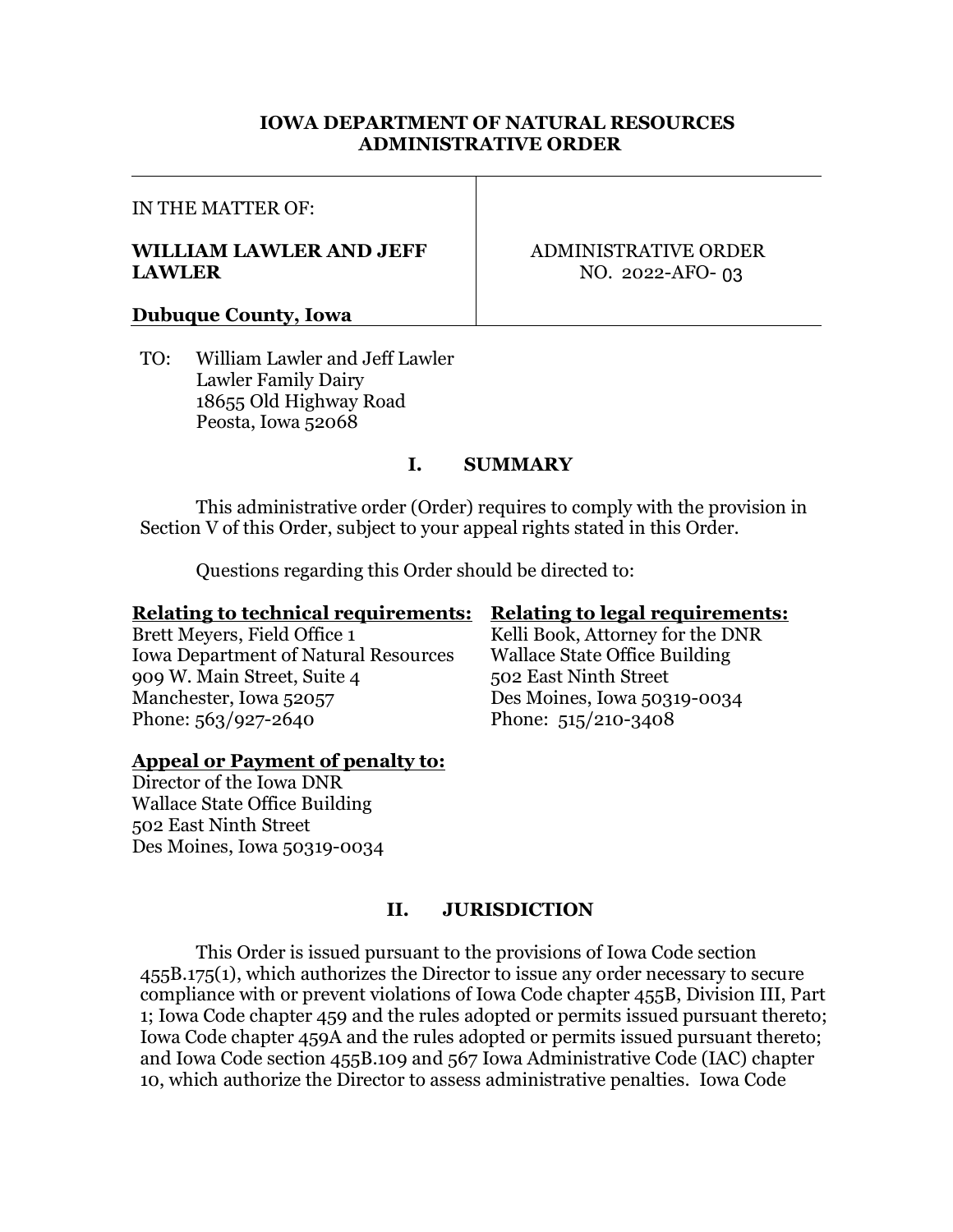section 481A.151 authorizes the assessment and recovery of damages to natural resources.

#### **III. STATEMENT OF FACTS**

1. William and Jeff Lawler own and operate Lawler Family Dairy located at 18655 Old Highway Road, Peosta, Iowa (Section 4, Vernon Township, Dubuque County). Lawler Family Dairy is a small animal feeding operation with 240 mature dairy cattle, 80 immature dairy cattle, and 24 calves in three confinement building and 150 immature dairy cattle in two open feedlots. Manure from the confinement buildings is stored in an unformed manure storage structure and manure from the open feedlots is stored in a smaller earthen basin.

2. On March 25, 2019, DNR Field Office 1 received a complaint regarding a fish kill in an unnamed tributary near Graf Road in Dubuque County. The complainant stated that the water was discolored and foamy with many dead fish. DNR Field Office 1 notified Matt Calvert, DNR Fisheries Bureau.

3. On March 25, 2019, Brett Meyers, DNR Field Office 1 environmental specialist, and Mr. Calvert met at the location where the caller indicated the fish kill had occurred. The area was near a house located at 12542 Graf Road, Peosta, Iowa. They observed dead fish, foaming and discolored water, and a manure odor in the tributary. They walked upstream and noted a smaller tributary that was flowing into the main channel. Mr. Meyers conducted a field test of the water in the small stream; no ammonia was detected in the smaller tributary. Mr. Meyers also conducted a field test of the water in the main channel. The field test indicated the presence of ammonia. Mr. Meyers then collected a laboratory sample of the water. The laboratory sample indicated an ammonia concentration of 9.4 mg/L. This area was downstream of the Lawler Family Dairy.

4. Mr. Meyers and Mr. Calvert continued upstream in the main channel and observed dead fish along the tributary; the water was foamy and discolored. They walked the tributary to a culvert near the house on Graf Road. At this point, Mr. Meyers and Mr. Calvert drove to the Lawler Family Diary. They spoke to William Lawler regarding the investigation. Mr. Lawler stated that there had not been a manure release from the basins and allowed the DNR personnel to inspect the facility. The DNR personnel did not observe any evidence of manure overflow from any of the basins at the facility. Mr. Lawler stated that manure was recently pumped from one of the basins and land applied to a nearby terraced field. He stated that it had rained and melted the snow on top of the hills above the manure application area. Mr. Lawler stated there was another farm on Graf Road that drained into the same tributary that the Lawler Family Dairy did. Mr. Meyers informed Mr. Lawler the investigation would continue the following day.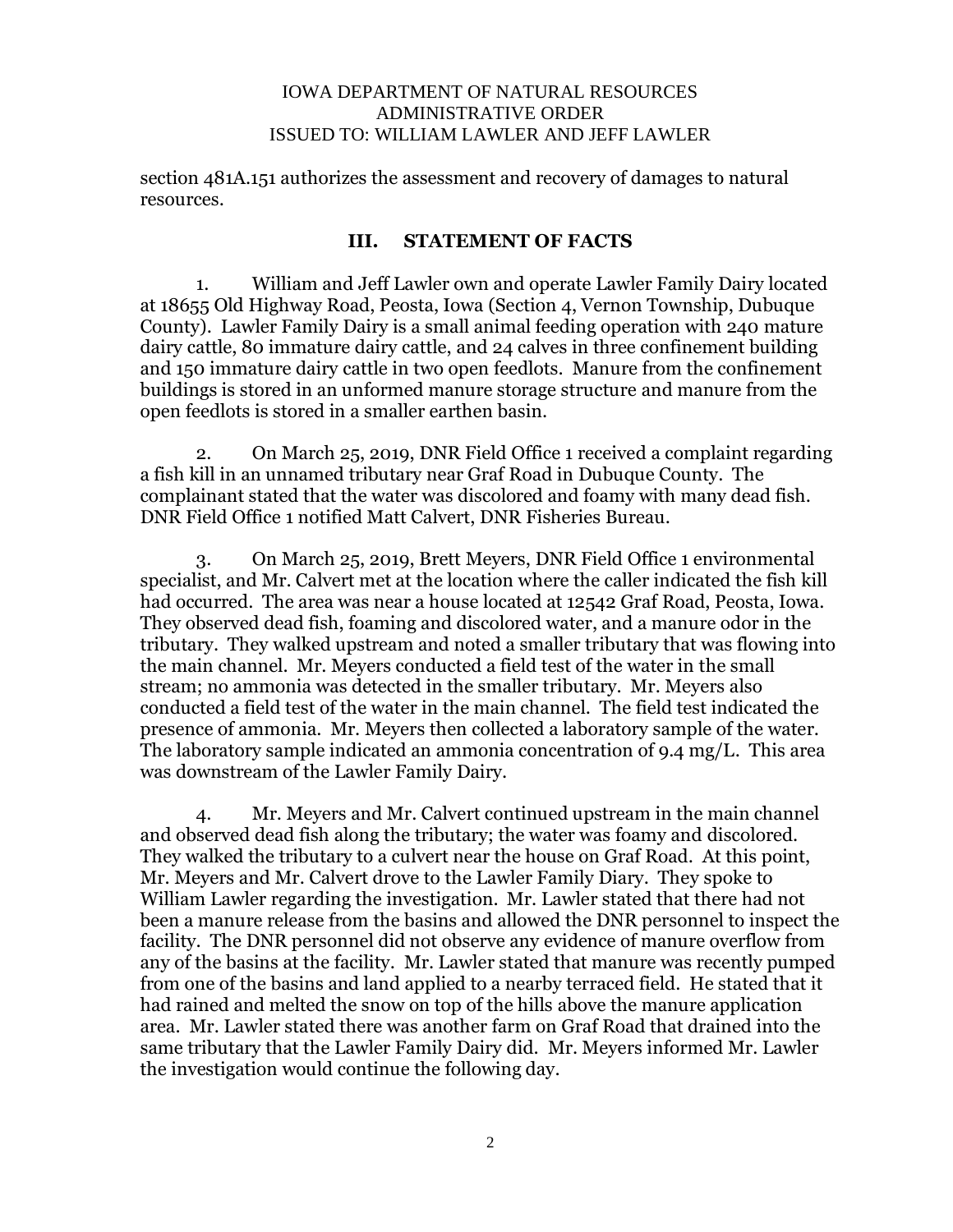5. On March 26, 2019, Mr. Meyers and Mr. Calvert returned to the area. They checked the culverts along Graf Road at two locations. There was some standing water in the ditches so Mr. Meyers conducted field tests on the water. The field tests of the two areas did not indicate the presence of ammonia. There was no evidence of manure runoff into the ditches from the farm fields on the west side of Graf Road. They returned to area where they ended the investigation the previous day. The tributary was less discolored than the previous day; however dead worms were observed in the stream bed. Mr. Meyers continued upstream closer to the Lawler Family Dairy. The field test in this area indicated the presence of ammonia. Mr. Meyers collected a laboratory sample in this area. The laboratory sample indicated an ammonia concentration of 2.1 mg/L. Mr. Meyers continued upstream and observed an area of pooled manure below some dead trees a ravine. The field test in this area indicated the presence of ammonia. Mr. Meyers collected a laboratory sample in this area. The laboratory sample indicated an ammonia concentration of 11 mg/L.

6. Mr. Meyers continued upstream to the area where the channel of water ended and the ravine began. This location adjoined the Lawler Family Dairy property. Mr. Meyers noted dead and decomposing cows in the ravine. At the top of the ravine there was a pipe that came through the terrace. There was some water coming from the pipe, and the terrace had pooled manure at the bottom of it. Mr. Meyers determined that it was likely that the manure that had been applied on the fields ran into the terrace, through the pipe, to the ravine, and eventually to the tributary. Mr. Meyers collected a laboratory sample in this area. The laboratory sample indicated an ammonia concentration of 19 mg/L. Mr. Meyers also observed area next to the ravine where it observed manure had been dumped. There was a pathway of manure that lead to the ravine. Mr. Meyers collected a laboratory sample in this area. The laboratory sample indicated an ammonia concentration of 15 mg/L.

7. Following the investigation, Mr. Meyers spoke to William and Jeff Lawler. They understood the manure runoff was from their fields and further discussed the manure storage at the facility. They explained that they haul manure throughout the year because of limited storage and most of the land they apply the manure to has steep slopes.

8. On March 25, 2019, the Fisheries personnel began its fish kill assessment of the impacted areas of the unnamed tributary of the Little Maquoketa River. The fish kill investigation was conducted by Dan Kirby and Mark Winn, DNR Fisheries Bureau. The total fish kill extended 1.12 miles beginning at the confluence of the Little Maquoketa River and the unnamed tributary and continued upstream on the unnamed tributary until a farm access road was intersected in the SE  $\frac{1}{4}$  of Section 32. Based on the small area of the impacted stream and the low density of dead fish within the stream, the Fisheries personnel conducted a census (complete enumeration) of the dead fish within the impacted stream area.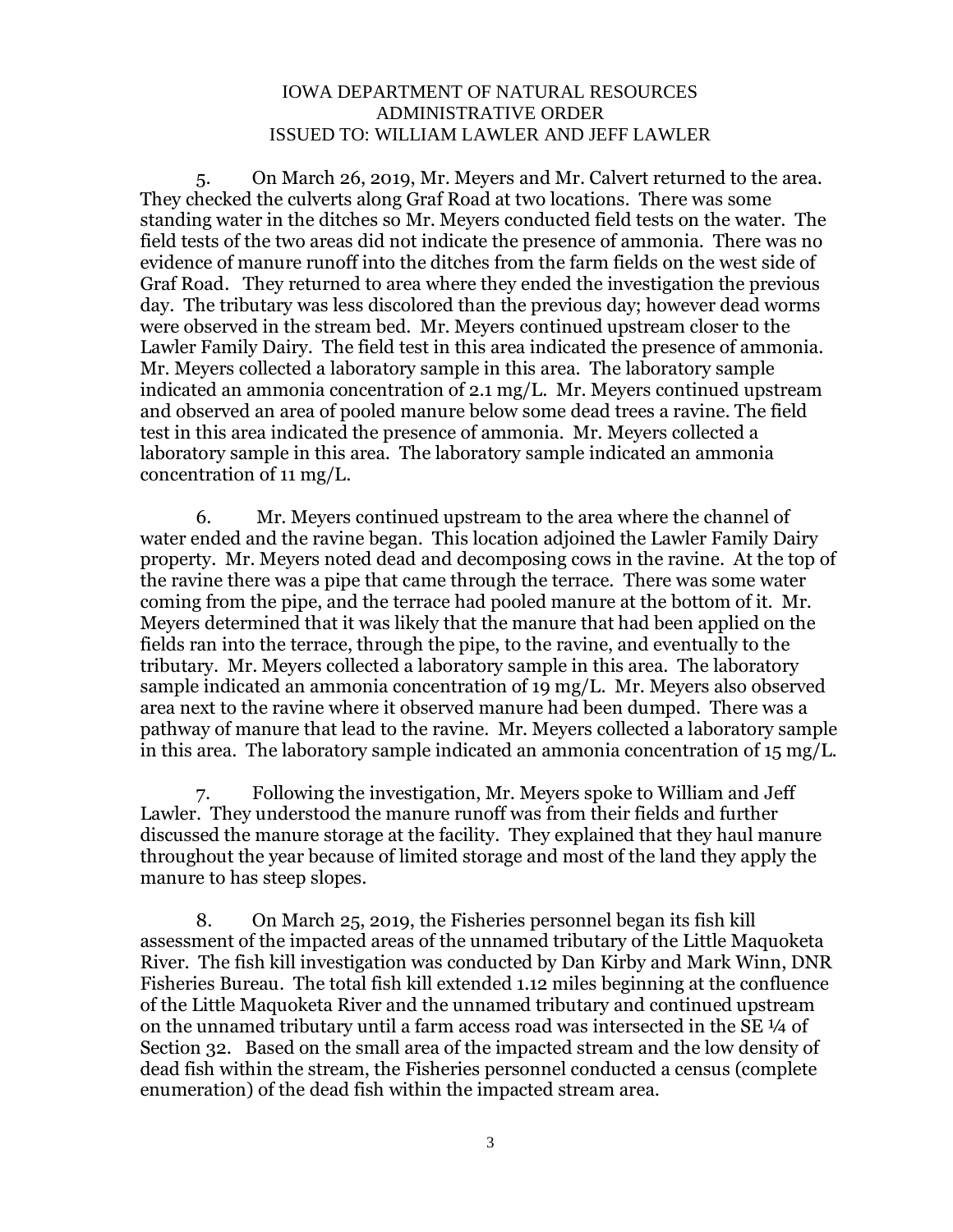9. Fish restitution valuation followed procedures provided by American Fisheries Society Special Publication 30 and pursuant to 571 IAC chapter 113. The fish kill assessment determined that 238 fish were killed, valued at \$22.06. The Fisheries Bureau investigative costs were \$450.99 and the field office investigative costs were \$665.33. The total fish value and investigative costs total \$1,138.38.

10. On July 24, 2019, DNR issued a Notice of Violation letter to Lawler Family Dairy for the violations discovered during the March 2019 investigation. The letter informed Lawler Family Dairy the matter would be referred for further enforcement.

11. On September 15, 2015, DNR issued Administrative Order No. 2015- AFO-27 to William and Jeff Lawler, and the order was amended in 2016. The order was a result of a manure discharge from the facility's manure storage structures that led to water quality violations and a fish kill in the same segment of water as noted in this Order.

### **IV. CONCLUSIONS OF LAW**

1. Iowa Code section 455B.173 provides that the Environmental Protection Commission (Commission) shall adopt rules related to water quality standards, pretreatment standards, and effluent standards. The Commission has adopted such rules at 567 IAC chapters 61 and 62.

2. Iowa Code section 455B.186 and 567 IAC 62.1(1) prohibit the discharge of pollutants into water of the state, except for adequately treated pollutants discharged pursuant to a permit from the DNR. DNR Field Office 1 documented a manure discharge from the Lawler's application fields to an unnamed tributary of the Little Maquoketa River. Laboratory results indicated an elevated concentration of ammonia in the unnamed tributary. The above-mentioned facts indicate a violation of these provisions.

3. 567 IAC 61.3(2) provides general water quality criteria and prohibits discharges that will produce objectionable color, odor or other aesthetically objectionable conditions; settle to form sludge deposits; interfere with livestock watering; or are toxic to animal or plant life. The laboratory results indicated elevated pollutants. Additionally, a fish kill resulted from the manure discharge. The above-mentioned facts indicate violations of the general water quality criteria.

4. Iowa Code section 459.103 provides that the Commission shall adopt rules related to the construction or operation of animal feeding operations, including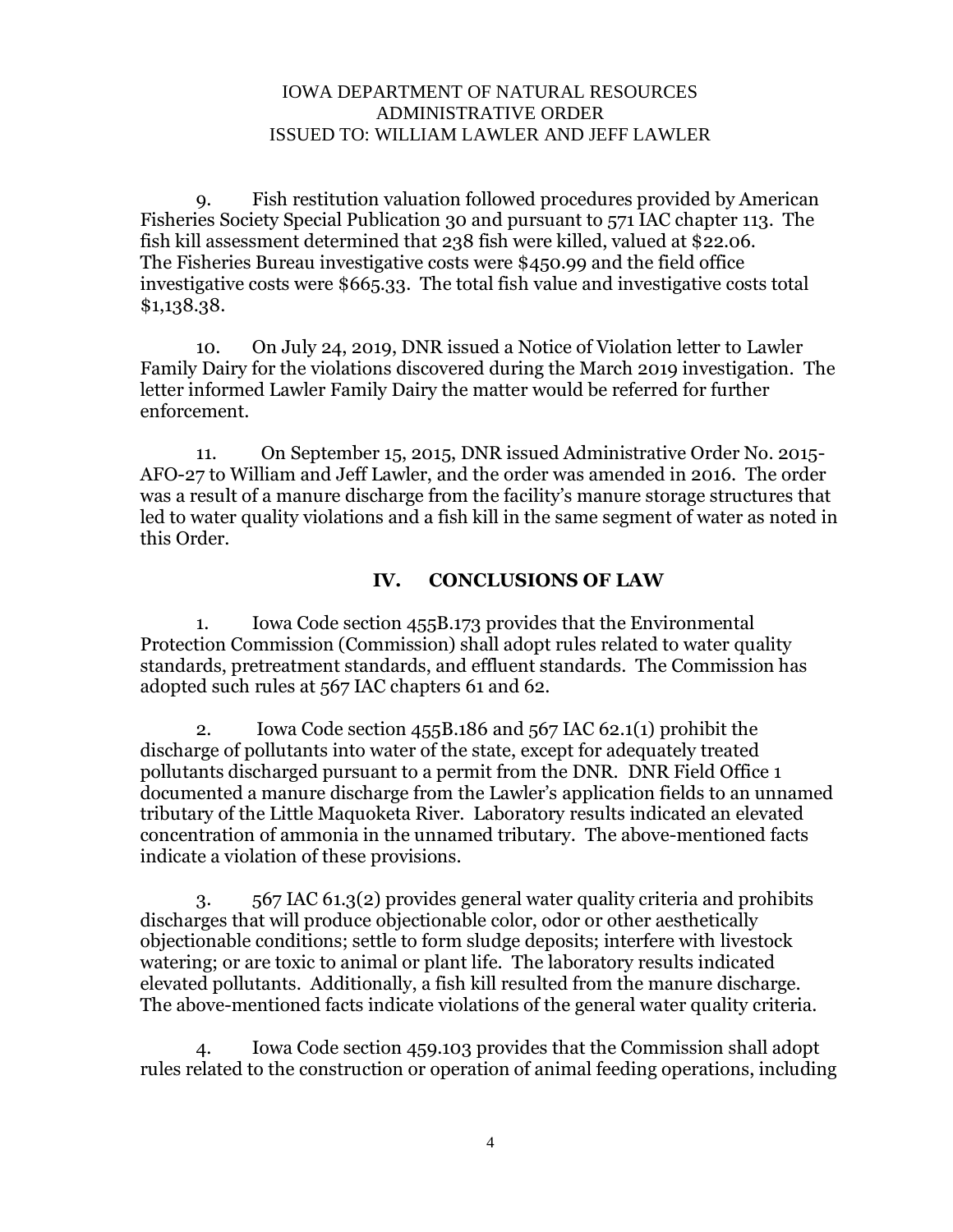permit and minimum manure control requirements. The Commission has adopted such rules at 567 IAC chapter 65.

5. Iowa Code section 459.311(3) and 567 IAC 65.2(7) state that all manure removed from an animal feeding operation or its manure control facilities shall be land-applied in a manner which will not cause surface or groundwater pollutions. DNR Field Office 1 documented a manure discharge from the Lawler's application fields to an unnamed tributary of the Little Maquoketa River. Laboratory results indicated an elevated of ammonia in the unnamed tributary. The above-mentioned facts indicate a violation of this provision.

6. Iowa Code section 455B.304 provides that the Commission shall establish rules governing the handling and disposal of solid waste. The Commission has adopted such rules at 567 IAC chapters 100-123.

7. 567 IAC 105.6(6) states that dead farm animals shall be incorporated into the composting process within 24 hours of death. An adequate base layer (from 12 to 24 inches thick, depending on the size and number of dead farm animals) with 6 to 12 inches of bulking agent between carcasses and an additional 12 inches of cover material shall be maintained around carcasses at all times to control mortality leachate and odors and to prevent access by scavenging domestic and wild animals. During the March 2019 DNR Field Office 1 inspection, the field office personnel noted dead and decomposing cattle in the ravine near the Lawler Family Dairy. The above-mentioned facts indicate a violation of this provision.

8. Iowa Code section 481A.151 provides that a person who is liable for polluting a water of the state in violation of state law shall also be liable to pay restitution to the DNR for injury caused to a wild animal by the pollution. The DNR has adopted 571 IAC 113. 571 IAC 113 provides that a person who is liable for polluting a water of this state in violation of state law shall also be liable to pay restitution to the DNR for injury caused to a wild animal by the pollution. A fish kill resulted from the manure discharge from the application fields.

9. DNR has determined that there is no likelihood that the violations identified in this Order will recur if William and Jeff Lawler implement the requirements set forth in Paragraphs 1-2, Section V. Order of this Order.

### **V. ORDER**

THEREFORE, the DNR orders William and Jeff Lawler to do the following:

1. Operate and maintain all animal feeding operation structures in compliance with all applicable DNR rules and regulations, including the regulations for manure storage, land application, and animal disposal;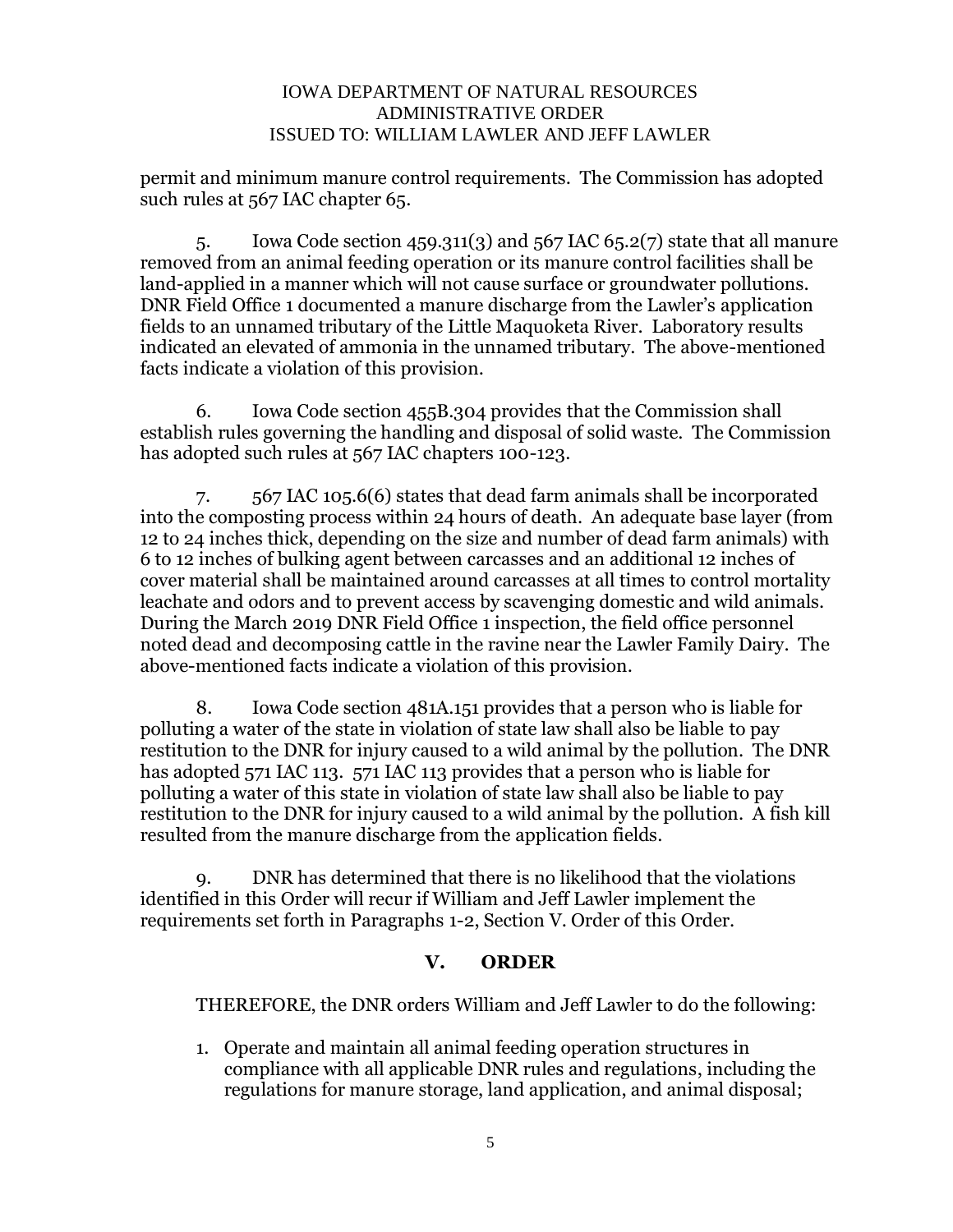- 2. Submit a Plan of Action to ensure there is adequate storage and proper land application for all of the manure produced by the number of animals at the facility;
	- a. The Plan of Action shall be submitted and approved by DNR Field Office 1 within 60 days of issuance of this Order;
	- b. The actions in the Plan of Action must be completed with 180 days of approval from DNR Field Office 1. The actions may include, but are not limited to increasing storage or reducing the animal numbers and locating suitable land for land application;
- 3. Pay fish restitution in the amount of \$22.06, Fisheries Bureau investigative costs in the amount of \$450.99, and Field Office investigative costs in the amount of \$665.33 for a total restitution and investigative costs of \$1,138.38 within 60 days of issuance of this Order; and
- 4. Pay an administrative penalty in the amount of \$10,000.00 within 60 days of issuance of this Order.

## **VI. PENALTY**

1. Iowa Code section 455B.191 authorizes the assessment of civil penalties of up to \$5,000.00 per day of violation for each of the water quality violations involved in this matter.

2. Iowa Code section 455B.109 authorizes the Commission to establish by rule a schedule of civil penalties up to \$10,000.00, which may be assessed administratively. The Commission has adopted this schedule with procedures and criteria for assessment of penalties in 567 IAC chapter 10. Pursuant to this chapter, the DNR has determined that the most effective and efficient means of addressing the above-cited violations is the issuance of an Order with an administrative penalty of \$10,000.00. William and Jeff Lawler are jointly and severally liable for the penalty. The administrative penalty is determined as follows:

Economic Benefit  $-567$  IAC chapter 10 requires that the DNR consider the costs saved or likely to be saved by noncompliance. 567 IAC 10.2(1) states that "where the violator received an economic benefit through the violation or by not taking timely compliance or corrective measures, the department shall take enforcement action which includes penalties which at least offset the economic benefit." 567 IAC 10.2(1) further states, "reasonable estimates of economic benefit should be made where clear data are not available." Due to limited storage at the facility, William and Jeff Lawler are required to land apply manure throughout the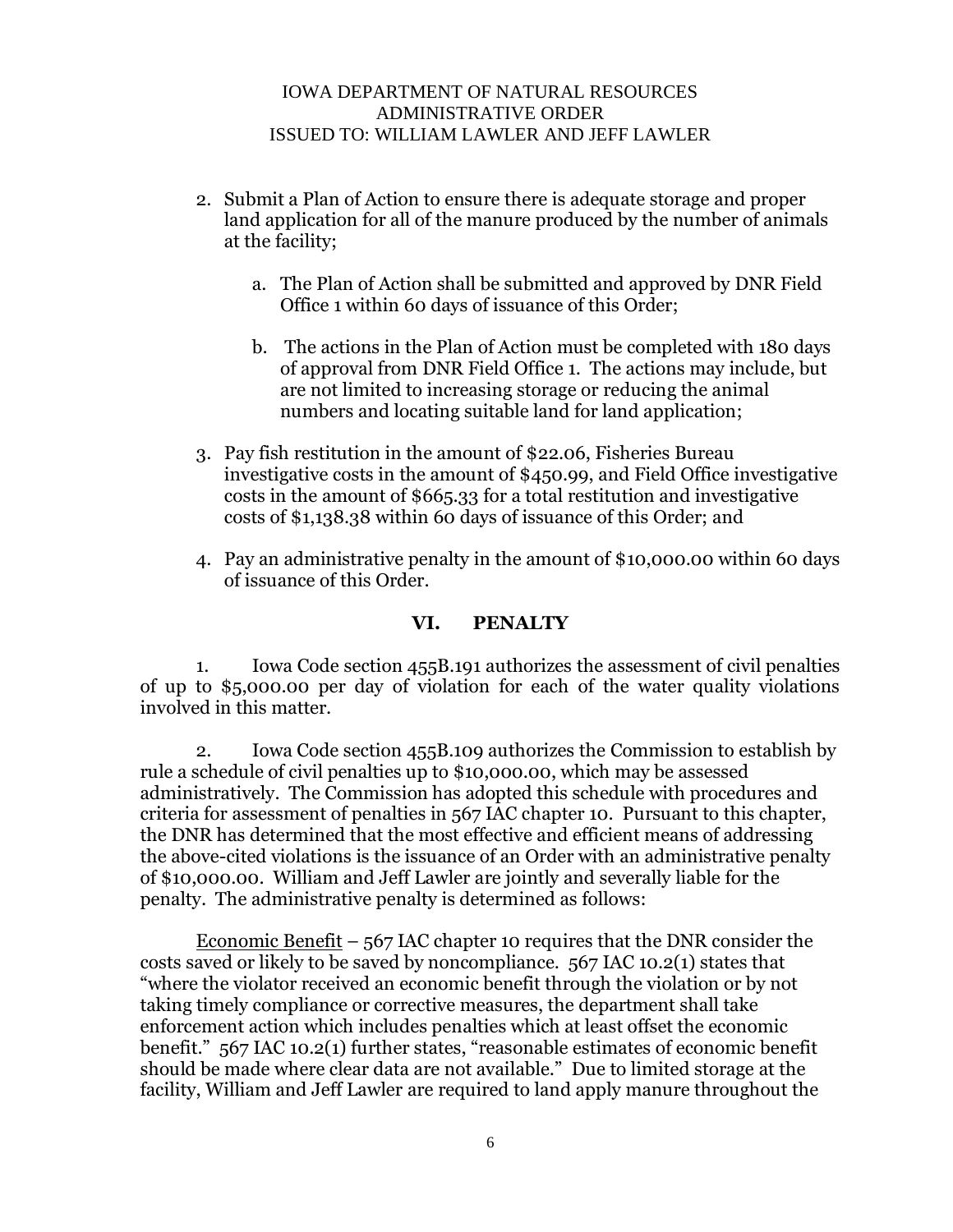year. This results in applying manure during adverse weather conditions, such as snow melt in the surrounding areas and applying to fields that may not be suited for land application, specifically fields with steep slopes. In this situation, the Lawlers applied manure to steep sloped ground with no incorporation. The Lawlers gained an economic benefit by avoiding the costs associated with proper land application, including finding suitable fields and weather conditions. Additionally, this discharge was related to the facility not having adequate storage. Therefore, the Lawlers have gained an an economic benefit by failing to have adequate manure storage at the facility. William and Jeff Lawler delayed the significant costs associated with the construction of proper manure storage. The economic benefit received by William and Jeff Lawler through the delayed costs is that the money was able to be used for other purposes. Based on the above facts, the economic benefit William and Jeff Lawler received was at least \$4,000.00 and that amount is assessed for this factor.

Gravity – One of the factors to be considered in determining the gravity of a violation is the amount of penalty authorized by the Iowa Code for that type of violation. As indicated above, substantial civil penalties are authorized by statute. Despite the high penalties authorized, the DNR has decided to handle the violations administratively at this time, as the most equitable and efficient means of resolving the matter. DNR Field Office 1 documented a manure discharge that led to documented water quality violations and a fish kill. These violations threaten the integrity of the regulatory programs because compliance with animal feeding operation requirements is required of all persons in this state. Additionally, the field office observed dead cows in the ravine that may have also impacted water quality. Therefore \$3,000.00 is assessed for this factor.

Culpability –William and Jeff have a duty to remain knowledgeable of DNR's requirements and to be alert to the probability that their conduct is subject to DNR's rules. The Lawlers applied manure to fields that had steep slopes. Snow was still on the ground and rain was forecasted. Additionally, this is the Lawlers second discharge resulting in water quality violations and a fish kill. Therefore, \$3,000.00 is assessed for this factor.

#### **VII. APPEAL RIGHTS**

Pursuant to Iowa Code section  $455B.175(1)(a)$  and  $567$  IAC Chapter 7, a written Notice of Appeal may be filed with the Director, at the address provided above, within 60 days of the date of issuance of this Order. The Notice of Appeal must identify the specific portion or portions of this Order being appealed and include a short and plain statement of the reasons for appeal. A contested case hearing will then be commenced pursuant to Iowa Code Chapter 17A and 561 IAC Chapter 7.